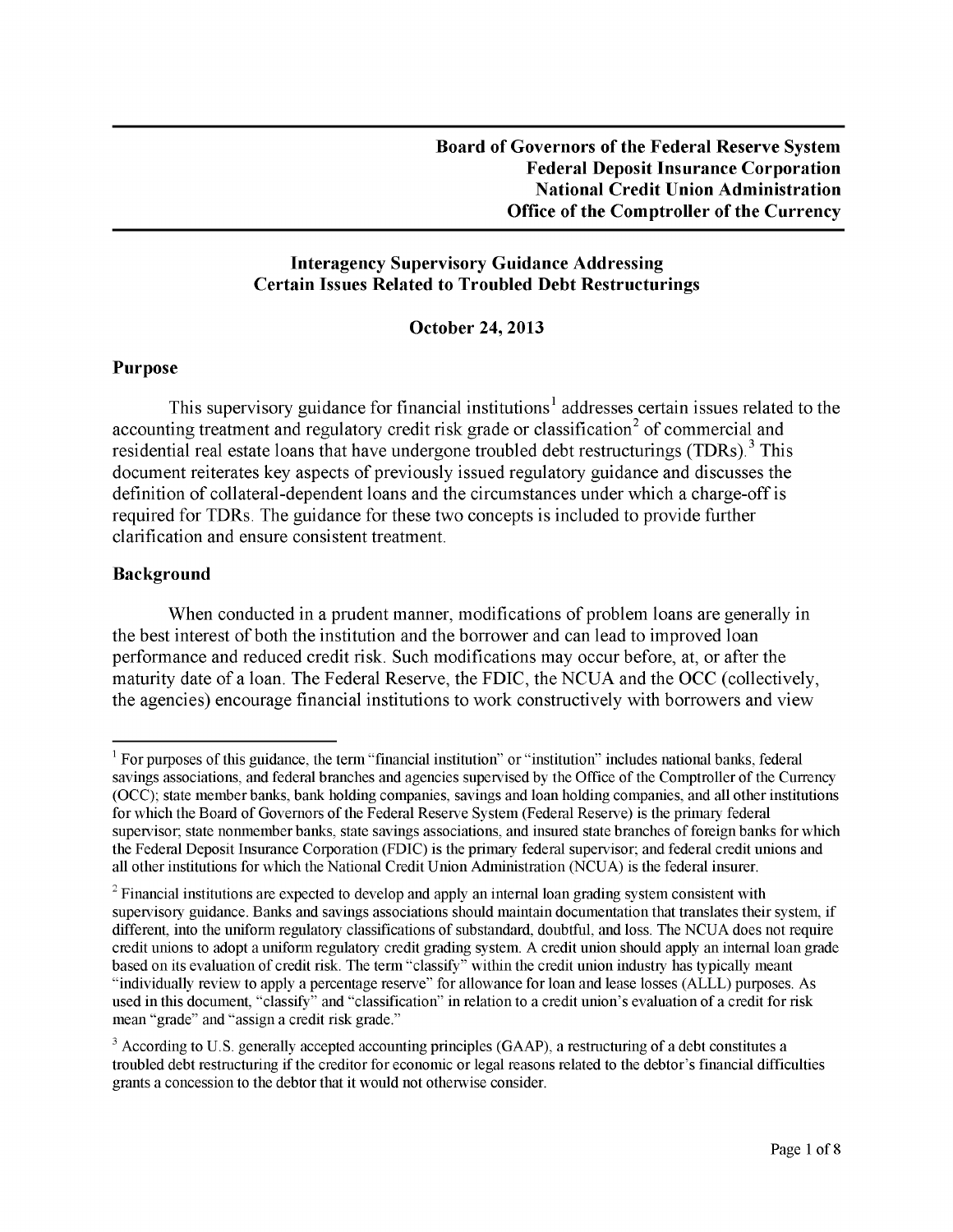prudent modifications as positive actions when they mitigate credit risk. The agencies generally will not criticize financial institutions for engaging in prudent workout arrangements, even if the modified loans result in adverse credit classifications or constitute TDRs.

This guidance is consistent with the October 2009 interagency *Policy Statement on Prudent Commercial Real Estate Loan Workouts* and GAAP.<sup>4</sup> The principal source of guidance on accounting for TDRs under GAAP is Financial Accounting Standards Board (FASB) Accounting Standards Codification (ASC) Subtopic 310-40, *Receivables - Troubled Debt*  Restructurings by Creditors.<sup>5</sup> Impairment measurement for TDRs is addressed in ASC Subtopic 310-10, *Receivables - Overall*.<sup>6</sup> For banks and savings associations, the Glossary section of the Federal Financial Institutions Examination Council's (FFIEC) Instructions for the Consolidated Reports of Condition and Income (Call Report), together with the Call Report Supplemental Instructions, provides additional guidance on accounting and regulatory reporting for TDRs.<sup>7</sup> Similar guidance for holding companies can be found in the Glossary section of the Instructions for the Preparation of Consolidated Financial Statements for Holding Companies  $(FR Y-9C)$  and its associated Supplemental Instructions.<sup>8</sup> For credit unions, the 5300 Call Report includes revised schedules and additional instructions capturing enhanced TDR data collections beginning with the quarter that ended December 31, 2012.<sup>9</sup>

## **Supervisory Policy**

#### *Accrual Treatment*

A loan that is modified and determined to be a TDR in accordance with GAAP can be in either accrual or nonaccrual status at the time of the modification. A loan modified in a TDR that is on nonaccrual at the time of the loan's modification need not be maintained for its remaining life in nonaccrual status, but can be restored to accrual status if the loan meets the return-toaccrual conditions set forth in the Call Report Glossary (for banks and savings associations) or 12 CFR 741.3(b)(2) and Appendix C to Part 741 (for credit unions).

To restore a nonaccrual loan that has been formally restructured in a TDR to accrual status, an institution must perform a current, well-documented credit analysis supporting a return to accrual status based on the borrower's financial condition and prospects for repayment under the revised terms. Otherwise, the TDR must remain in nonaccrual status. The analysis must consider the borrower's sustained historical repayment performance for a reasonable period prior to the return-to-accrual date, but may take into account payments made for a reasonable period

<span id="page-1-0"></span> $\epsilon$  For credit unions, this guidance complements and is consistent with recently revised 12 CFR Part 741 and new Appendix C as well as Letter to Credit Unions No. 13-CU-03 (April 2013), which transmitted Supervisory Letter No. 13-02 (March 2013), *Examiner Review of Loan Workouts and Nonaccrual*.

<span id="page-1-1"></span><sup>-</sup> The former reference is FASB Statement No. 15, *Accounting by Debtors and Creditors for Troubled Debt*   $Restructurings.$ 

<span id="page-1-2"></span> $\epsilon$  The former reference is FASB Statement No. 114, *Accounting by Creditors for Impairment of a Loan*.

<span id="page-1-3"></span>FFIEC Call Report materials are available at [www.ffiec.gov/forms03](http://www.ffiec.gov/forms031.htm)1.htm and [www.ffiec.gov/forms041](http://www.ffiec.gov/forms041.htm).htm.

<span id="page-1-4"></span> $F$  FR Y-9C materials are available at  $\frac{http://www.federalreserve.gov.}{http://www.federalreserve.gov.}$ 

 $\frac{1}{2}$  5300 Call Report materials are availa[ble at www.ncua.gov/DataApps/Pages/CRForm.](http://www.ncua.gov/DataApps/Pages/CRForm.aspx)aspx.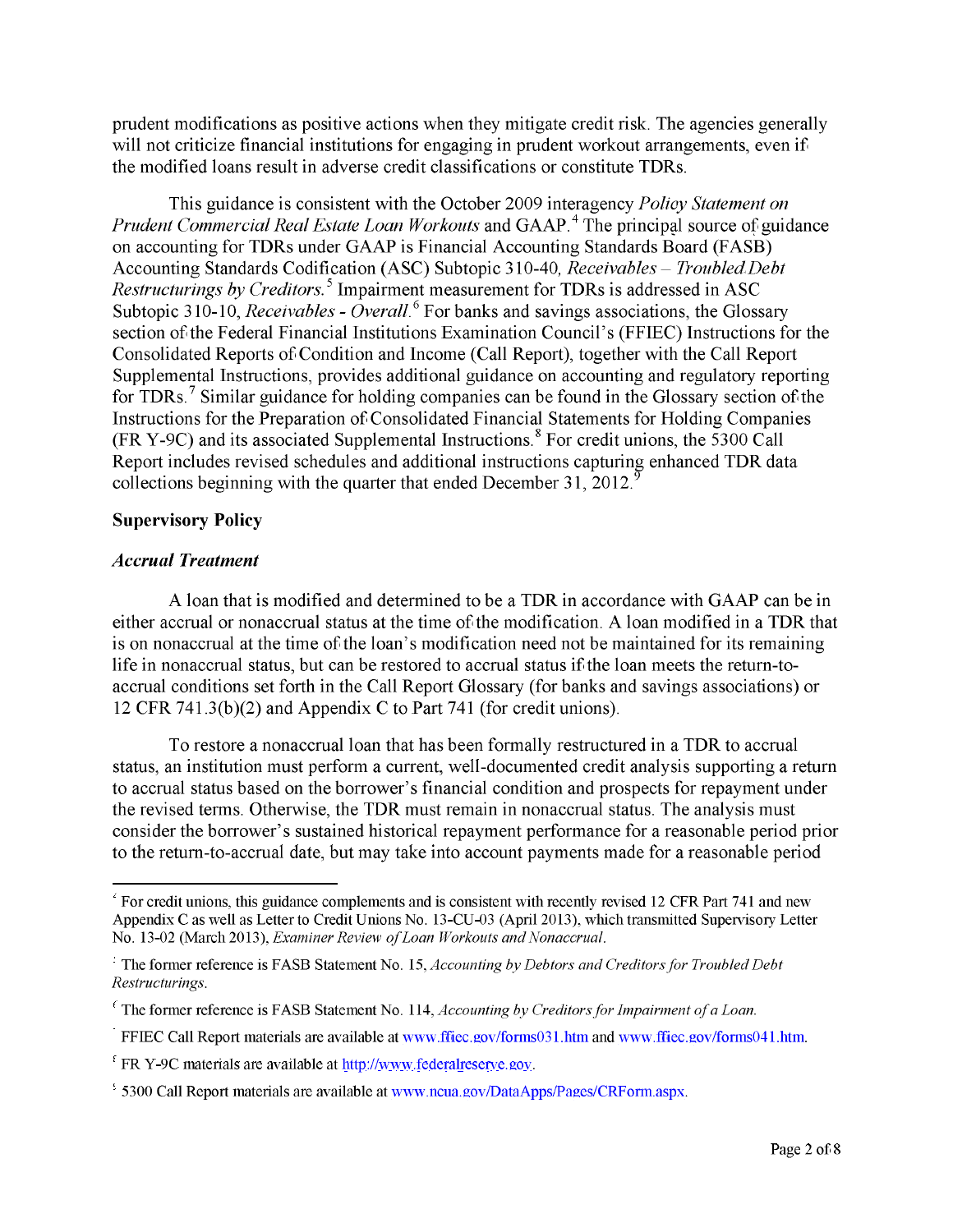prior to the restructuring if the payments are consistent with the modified terms. A sustained period of repayment performance generally would be a minimum of six months and would involvepayments in the form of cash or cash equivalents.<sup>10</sup>

An accruing loan that is modified in a TDR can remain in accrual status if, based on a current, well-documented credit analysis, collection of principal and interest in accordance with the modified terms is reasonably assured, and the borrower has demonstrated sustained historical repayment performance for a reasonable period before the modification.

Historical repayment performance in the form of interest-only payments may well raise questions about whether collection of loan principal is reasonably assured. Furthermore, a restructuring must improve collectibility of the loan in accordance with a reasonable repayment schedule.

#### *Regulatory Credit Risk Grade or Classification*

A modified loan's regulatory credit risk grade or classification and its TDR analysis are separate and distinct decisions, but the processes are related. A TDR designation means the loan is impaired for accounting purposes, but it does not automatically result in an adverse classification or credit risk grade. However, at the time of the modification, an assessment of the credit risk grade or classification should be made. All relevant factors, including the extent of the borrower's financial difficulty, should be considered when making the risk-rating assessment.<sup>11</sup> Further, a TDR designation does not automatically mean that a loan should remain adversely credit risk graded or classified for its remaining life if it already was or becomes adversely credit risk graded or classified at the time of the modification. A TDR loan should be adversely credit risk graded or classified if the loan, as modified, is inadequately protected by the current sound worth and paying capacity of the borrower or the collateral pledged, if any. In determining the credit risk grade or classification of a TDR loan at the time of a modification or at a subsequent evaluation date, a well-documented assessment of the cash flows available to service the modified loan and the extent of any collateral protection and guarantor support should be performed to form the basis for determining whether an adverse credit risk grade or classification  $\frac{1}{2}$  is warranted.<sup>12</sup>

<span id="page-2-0"></span> $10$  For federally insured credit unions, a demonstrated period of repayment performance is defined as six consecutive payments and is limited to Member Business Loan restructurings. For further information, see Appendix C to 12 CFR Part 741.

<span id="page-2-1"></span> $<sup>11</sup>$  For banks and savings associations, adversely classified loans are those rated substandard, doubtful, or loss under</sup> the regulatory asset classification system. For credit unions, adversely graded loans are loans included in the more severely graded categories under the institution's credit grading system (that is, those loans that tend to be included on the credit union's "watch lists"). The NCUA does not require credit unions to adopt a uniform regulatory credit risk grading schematic of substandard, doubtful, and loss. See footnote 2.

<span id="page-2-2"></span><sup>&</sup>lt;sup>12</sup> According to the October 2009 interagency *Policy Statement on Prudent Commercial Real Estate Loan Workouts,* cash flows should be assessed on a global basis that considers the borrower's total debt obligations.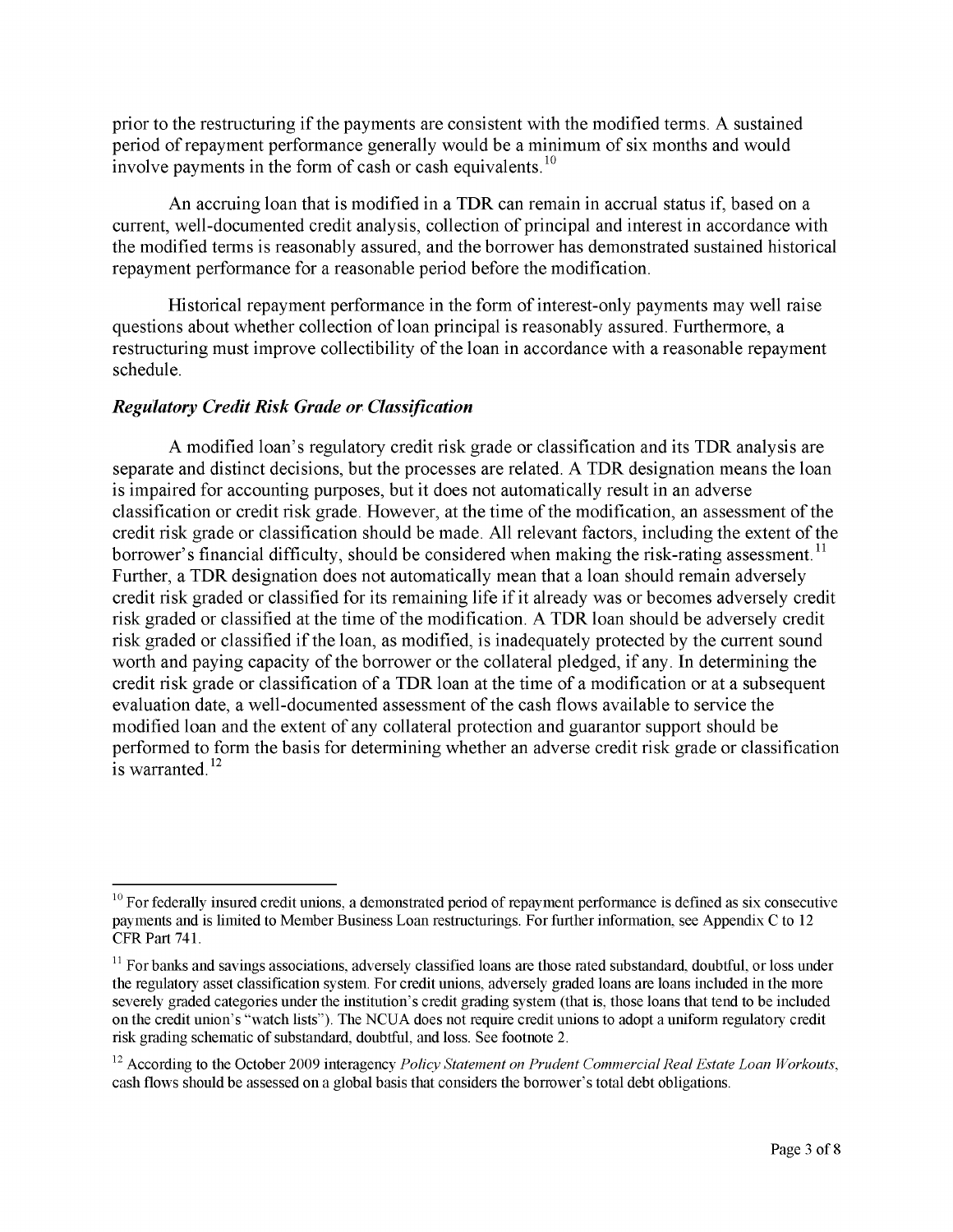## *Collateral-Dependent Loan Definition*

Under GAAP, any loan modified in a TDR is an impaired loan.<sup>13</sup> Impaired loans must be evaluated to determine if they are collateral dependent. Evaluating whether an impaired loan is collateral dependent is important because, for regulatory reporting purposes, an institution must measure impairment on impaired collateral-dependent loans based on the fair value of the collateral rather than the present value of expected future cash flows. An impaired loan is collateral dependent if "repayment is expected to be provided solely by the underlying collateral,"<sup>14</sup> which includes repayment from the proceeds from the sale of the collateral,<sup>15</sup> cash flow from the continued operation of the collateral, or both. Whether the underlying collateral is expected to be the sole source of repayment for an impaired loan is a matter requiring judgment as to the availability, reliability, and capacity of sources other than the collateral to repay the debt. Generally, repayment of an impaired loan would be expected to be provided solely by the sale or continued operation of the underlying collateral if cash flows to repay the loan from all other available sources (including guarantors) are expected to be no more than nominal. For example, the existence of a guarantor is one factor to consider when determining whether an impaired loan, including a TDR loan, is collateral dependent. To assess the extent to which a guarantor provides repayment support, the ability and willingness of the guarantor to make morethan-nominal payments on the loan should be evaluated.<sup>16</sup>

The repayment of some impaired loans collateralized by real estate may depend on cash flow generated by the operation of a business or from sources outside the scope of the lender's security interest in the collateral, such as cash flows from borrower resources other than the collateral. These loans are generally not considered collateral dependent due to the more-thannominal payments expected to come from these other repayment sources. For such loans, even if a portion of the cash flow for repayment is expected to come from the sale or operation of the collateral (but not solely from the sale or operation of the collateral), the loan would not be considered collateral dependent.

For example, an impaired loan collateralized by an apartment building, shopping mall, or other income-producing property where the anticipated cash flows for loan repayment are expected to be derived solely from the property's rental income, and there are no other available and reliable repayment sources, would be considered collateral dependent because repayment is expected to be provided only from the continued operation of the collateral. However, an impaired loan secured by the owner-occupied real estate of a business (such as a manufacturer or retail store) where the anticipated cash flows to repay the loan are expected to be derived from the borrower's ongoing business operations and activities would not be considered collateral

<span id="page-3-0"></span> $<sup>13</sup>$  Under GAAP, a loan modified in a TDR is always considered impaired for impairment measurement purposes</sup> (even if the modified loan is no longer required to be disclosed as a TDR) because, based on current information and events, it is probable that the lender will be unable to collect all principal and interest due as scheduled according to the contractual terms specified by the original loan agreement.

 $14$  See ASC Section 310-10-20.

<span id="page-3-1"></span> $15$  The sale of the collateral can be by the borrower or, after foreclosure or repossession, by the lender.

<span id="page-3-2"></span><sup>&</sup>lt;sup>16</sup> For further guidance on evaluating guarantees, see the October 2009 interagency *Policy Statement on Prudent* **Commercial Real Estate Loan Workouts.**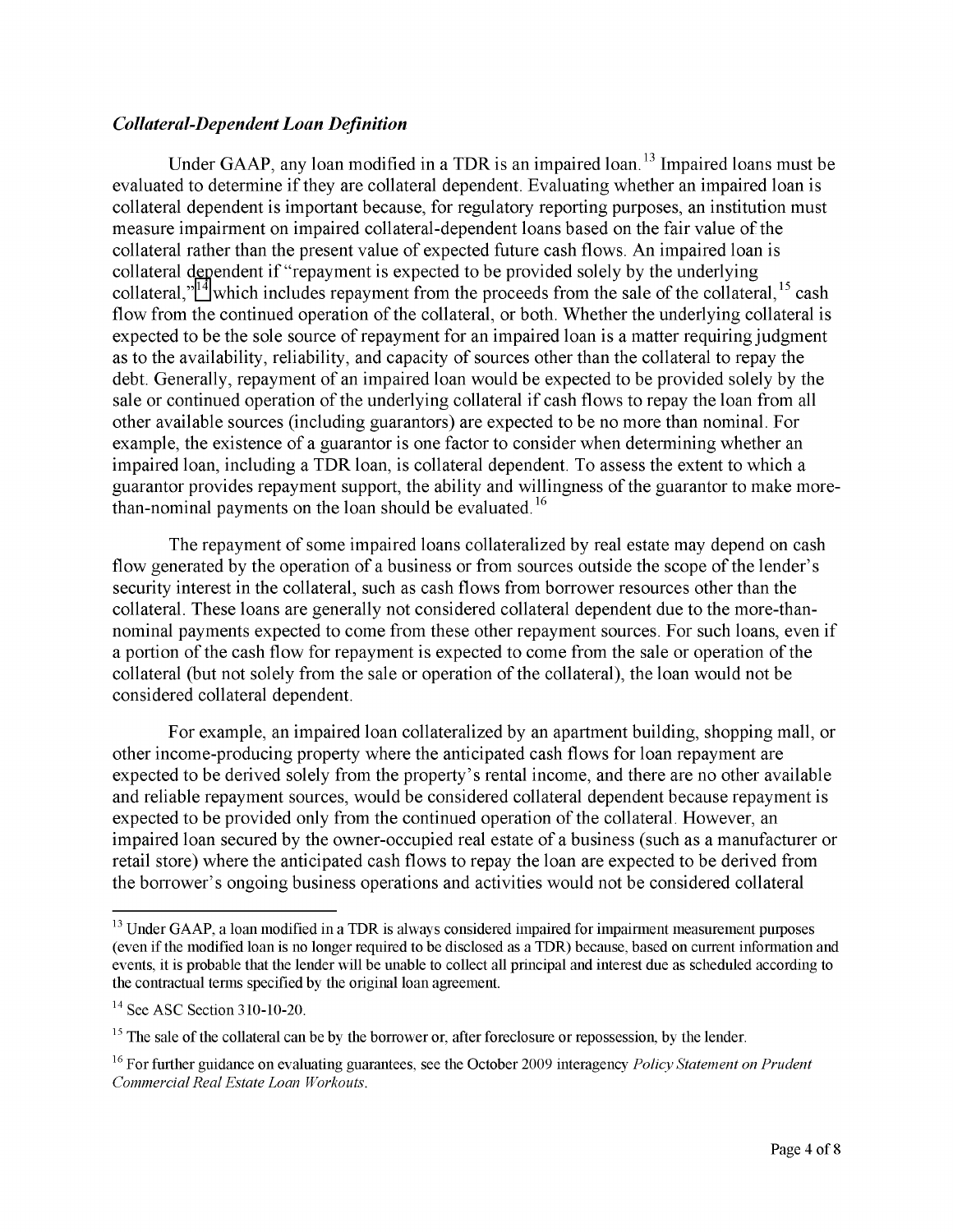dependent because the loan is not expected to be repaid solely from cash flows from the sale or operation of the collateral. Nevertheless, if the borrower's condition worsens so that any payments from the operation of the business are expected to be nominal and repayment instead is expected to depend solely on the sale or operation of the underlying collateral, the loan would then be considered collateral dependent.

## *Impairment Measurement: Impaired Loan that is Collateral Dependent*

Pursuant to the FFIEC Call Report instructions and interagency guidance,<sup>17</sup> for regulatory reporting purposes an impaired collateral-dependent loan must be measured for the amount of impairment based on the fair value of the collateral regardless of whether foreclosure is probable. When the fair value of the collateral is used to measure impairment on an impaired collateraldependent loan and repayment or satisfaction of the loan is dependent on the sale of the collateral, the fair value of the collateral must be adjusted to consider estimated costs to sell. If repayment is dependent only on the operation of the collateral, the fair value of the collateral would not be adjusted for estimated costs to sell.

## *Classification and Charge-Off Treatment: Impaired Loan that is Collateral Dependent*

Under GAAP, a credit loss on a loan, which may be for all or part of a particular loan, should be deducted from the ALLL, and the related loan balance should be charged off in the period in which the loan is deemed uncollectible.<sup>18</sup> The following discussion of the classification and charge-off treatment for impaired collateral-dependent loans is consistent with GAAP.

## *Repayment from the Sale of the Collateral*

As a general regulatory credit risk grading or classification principle, for an impaired loan that is dependent solely on the sale of the collateral for repayment, any portion of the recorded investment in the loan exceeding the amount adequately secured by the fair value of the collateral less the estimated costs to sell<sup>[19](#page-4-2)</sup> is deemed to be uncollectible and, therefore, should be credit risk graded or classified loss and promptly charged off.

Any portion of the recorded investment in the loan not charged off generally should be adversely credit risk rated or classified no worse than substandard. The amount of the loan exceeding the fair value of the collateral, or portions thereof, should be adversely graded or classified doubtful when the potential for full loss may be mitigated by the outcomes of certain pending events, or when loss is expected but the amount of loss cannot be reasonably determined. If warranted by the underlying circumstances, a doubtful classification or credit risk grade may be used on the entire loan balance. However, as discussed in the October 2009

<span id="page-4-0"></span><sup>&</sup>lt;sup>17</sup> For example, see the October 2009 interagency *Policy Statement on Prudent Commercial Real Estate Loan Workouts* and the December 2006 *Interagency Policy Statement on the Allowance for Loan and Lease Losses.* 

<span id="page-4-1"></span> $^{18}$  See ASC paragraph 310-10-35-41.

<span id="page-4-2"></span> $^{19}$  This regulatory credit risk grading and charge-off treatment is consistent with the October 2009 interagency *Policy Statement on Prudent Commercial Real Estate Loan Workouts* and supersedes the discussion of the treatment of selling costs in the answer to Question 10 in the December 2006 interagency *Questions and Answers on*  Accounting for Loan and Lease Losses.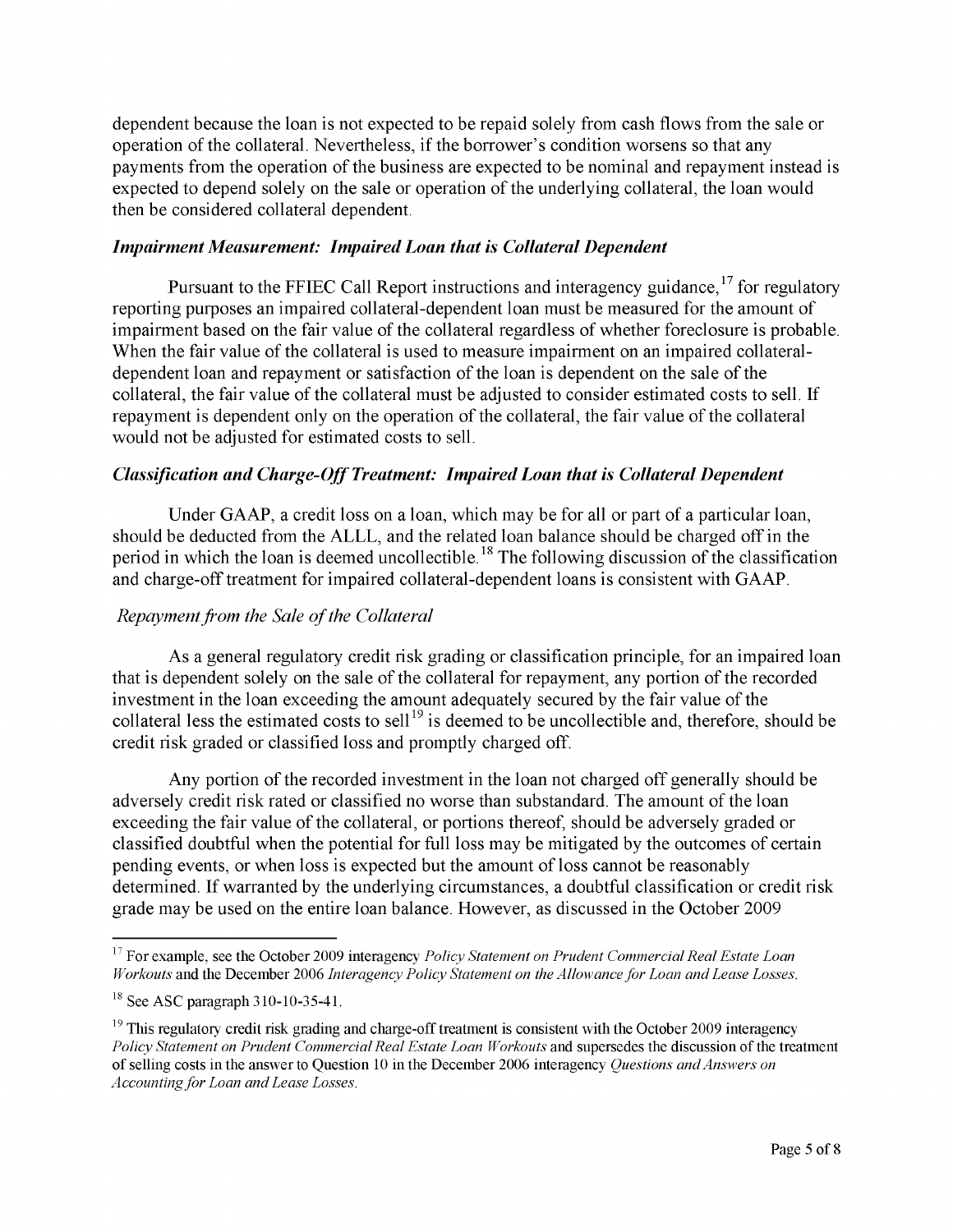interagency *Policy Statement on Prudent Commercial Real Estate Loan Workouts,* a doubtful classification or credit risk grade should be used infrequently and for a limited time to permit the pending events to be resolved.

# *Repayment from the Operation of the Collateral*

A regulatory credit risk grade or classification of loss with partial charge-off requires judgment and may not be warranted for a collateral-dependent TDR loan if repayment is dependent only on the operation of the collateral provided the modification is in accordance with a prudent workout strategy,  $20$  which includes modified terms that are reasonable for the type and risk of the credit, $^{21}$  $^{21}$  $^{21}$  and the best estimate of the expected future cash flows supports the full collection of the recorded investment in the loan. In this case, the collateral-dependent TDR loan might not be adversely credit risk graded or classified depending on the facts and circumstances of the cash flow analysis.

In other circumstances, a regulatory credit risk grade or classification of loss with a partial charge-off is warranted on a collateral-dependent TDR loan for which repayment is dependent only on the operation of the collateral. For example, this treatment may be warranted for such a loan when well-defined weaknesses exist in the credit that jeopardize full, orderly repayment, such as the modified terms are not reasonable for the type and risk of the credit or the expected cash flows do not support full collection of the recorded investment in the loan.

While the amount of impairment for regulatory reporting purposes on a collateraldependent TDR loan where repayment is dependent on the operation of the collateral represents the difference between the recorded investment in the loan and the fair value of the collateral, the charged-off amount should be based on the amount of impairment deemed uncollectible. For such a collateral-dependent TDR, when determining the amount deemed uncollectible, and therefore credit risk rated or classified loss and charged off, the institution should use the collateral's market value<sup>22</sup> conclusion that corresponds to the workout plan, provided it

<span id="page-5-0"></span> $20$  A loan workout is in accordance with a prudent workout strategy when current financial information supports the ultimate collectibility of the debt under reasonable modified terms, which means the best estimate of the expected future cash flows is sufficient to repay or otherwise satisfy the loan (both principal and interest). The expected future cash flows should be fully supported by a complete analysis and underwriting of the financial capacity and willingness of the borrower to repay the debt as defined in the credit policy of the institution.

<span id="page-5-1"></span><sup>&</sup>lt;sup>21</sup> See Attachment 1 of the October 2009 interagency *Policy Statement on Prudent Commercial Real Estate Loan Workouts* for examples that address the reasonableness of the modified terms for specific workout scenarios.

<span id="page-5-2"></span> $22$  The term "market value" as used in an appraisal is based on similar valuation concepts as "fair value" for accounting purposes under GAAP. For both terms, these valuation concepts about the real property and the real estate transaction contemplate that the property has been exposed to the market before the valuation date, the buyer and seller are well informed and acting in their own best interest (that is, the transaction is not a forced liquidation or distressed sale), and marketing activities are usual and customary (that is, the value of the property is unaffected by special financing or sales concessions). The market value in an appraisal may differ from the collateral's fair value if the values are determined as of different dates or the fair value estimate reflects different assumptions from those in the appraisal. This may occur as a result of changes in market conditions and property use since the "as of' date of the appraisal.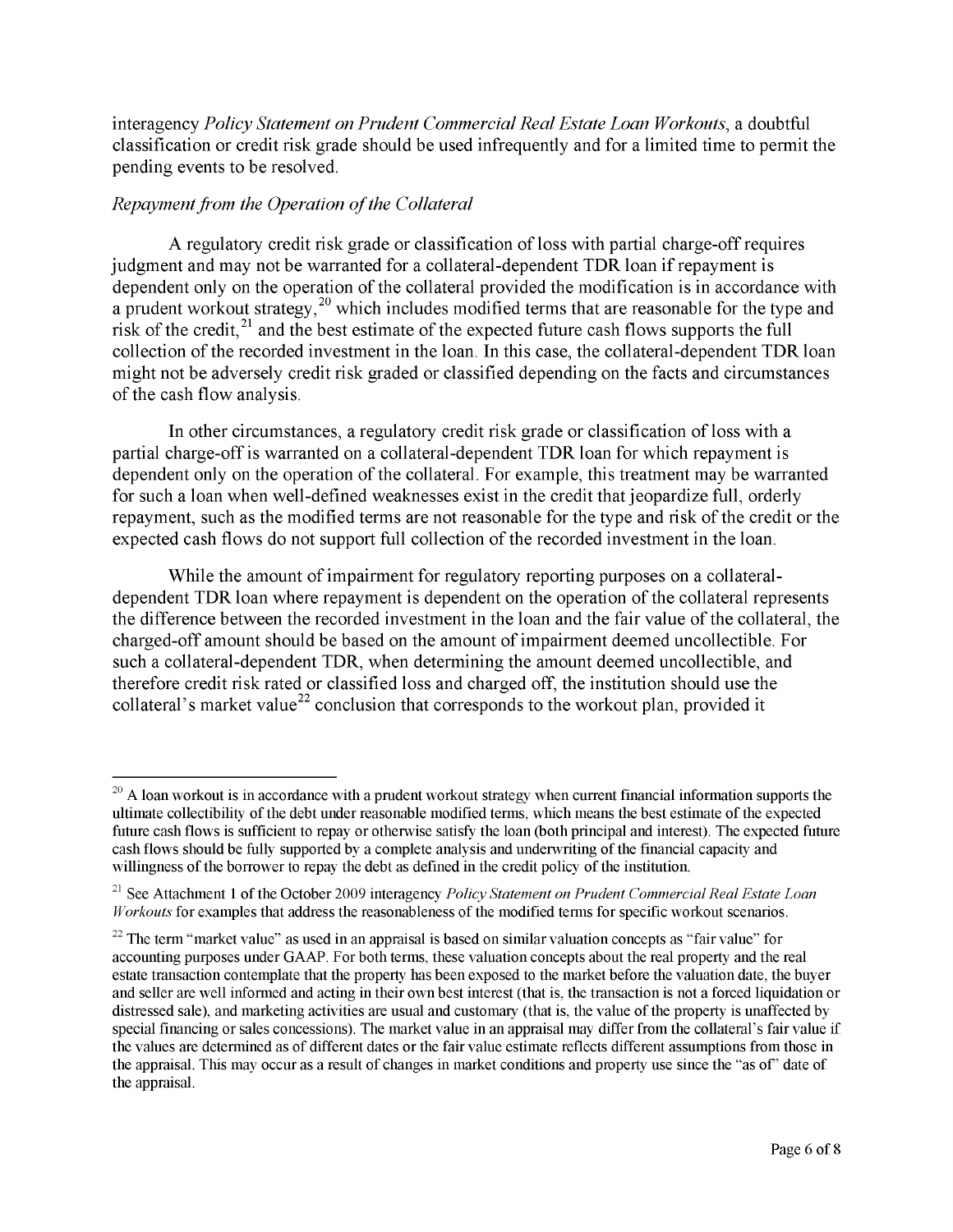represents a prudent strategy.<sup>[23](#page-6-0)</sup> For example, if the workout plan will bring a construction project for an income-producing property to completion, but not to a stabilized occupancy, the amount assigned a regulatory credit risk grade or classification of loss, if any, should be based on the collateral's prospective "as complete" market value using a new or updated appraisal or evaluation, as appropriate. If the workout plan will bring the construction project to completion and stabilization based on a reasonable lease-up period and market expectations, the regulatory credit risk grade or classification of loss, if any, should be based on the prospective "as stabilized" market value.<sup>24</sup> Any portion of the recorded investment in the loan not charged off generally should be adversely credit risk graded or classified no worse than substandard.<sup>25</sup>

#### *Impairment Measurement: Impaired Loan that is Not Collateral Dependent*

When measuring impairment on an impaired loan (including a TDR loan) that is not collateral dependent, an institution must use the present value of expected future cash flows method, except that as a practical expedient, the creditor may measure impairment based on the loan's observable market price.<sup>[26](#page-6-3)</sup> An institution should determine its best estimate of these cash flows based on reasonable and supportable assumptions and projections. An institution should not presume that the contractual payment amounts required under the newly modified loan terms are the best estimate of the expected future cash flows. When making this estimate, an institution should consider default and prepayment assumptions, as well as existing environmental factors (for example, existing industry, geographical, economic, and political factors), relevant to the collectibility of the loan.

When a contractual balloon payment is required at maturity under the modified terms of a TDR loan that is not collateral dependent, significant uncertainty may exist regarding the borrower's ability to refinance or repay the debt at maturity. When estimating expected future cash flows for impairment measurement purposes, all available evidence should be considered, with greater weight given to evidence that can be objectively verified. When no sources of cash flows are reasonably expected to be available to support the assumption that the borrower will be able to repay or refinance a secured loan at maturity, an acceptable approach for estimating expected future cash flows can be to base the expected payment at maturity on the current fair value of the collateral, less estimated costs to sell. If the contractual balloon payment at maturity is lower than the fair value of the collateral, less estimated costs to sell, the balloon payment amount should be used as the final cash flow in the impairment analysis.

<span id="page-6-0"></span><sup>&</sup>lt;sup>23</sup> As discussed in the October 2009 interagency *Policy Statement on Prudent Commercial Real Estate Loan Workouts,* collateral valuations of commercial properties typically contain more than one value conclusion and could include an "as is" market value, a prospective "as complete" market value, and a prospective "as stabilized" market value. It is presumed that an "as completed" or "as stabilized" market value would be greater than the current "as is" market value.

<span id="page-6-1"></span> $^{24}$  In contrast, as previously noted, if the workout plan envisions an immediate sale or foreclosure, the amount of a regulatory credit risk grade or classification of loss should be based on the "as is" market value to determine the collateral's fair value less costs to sell.

<span id="page-6-2"></span> $25$  A doubtful classification may be used in certain circumstances for a limited period.

<span id="page-6-3"></span> $26$  GAAP permits an entity to measure impairment of an impaired secured loan based on the fair value of the collateral only if the loan is collateral dependent.